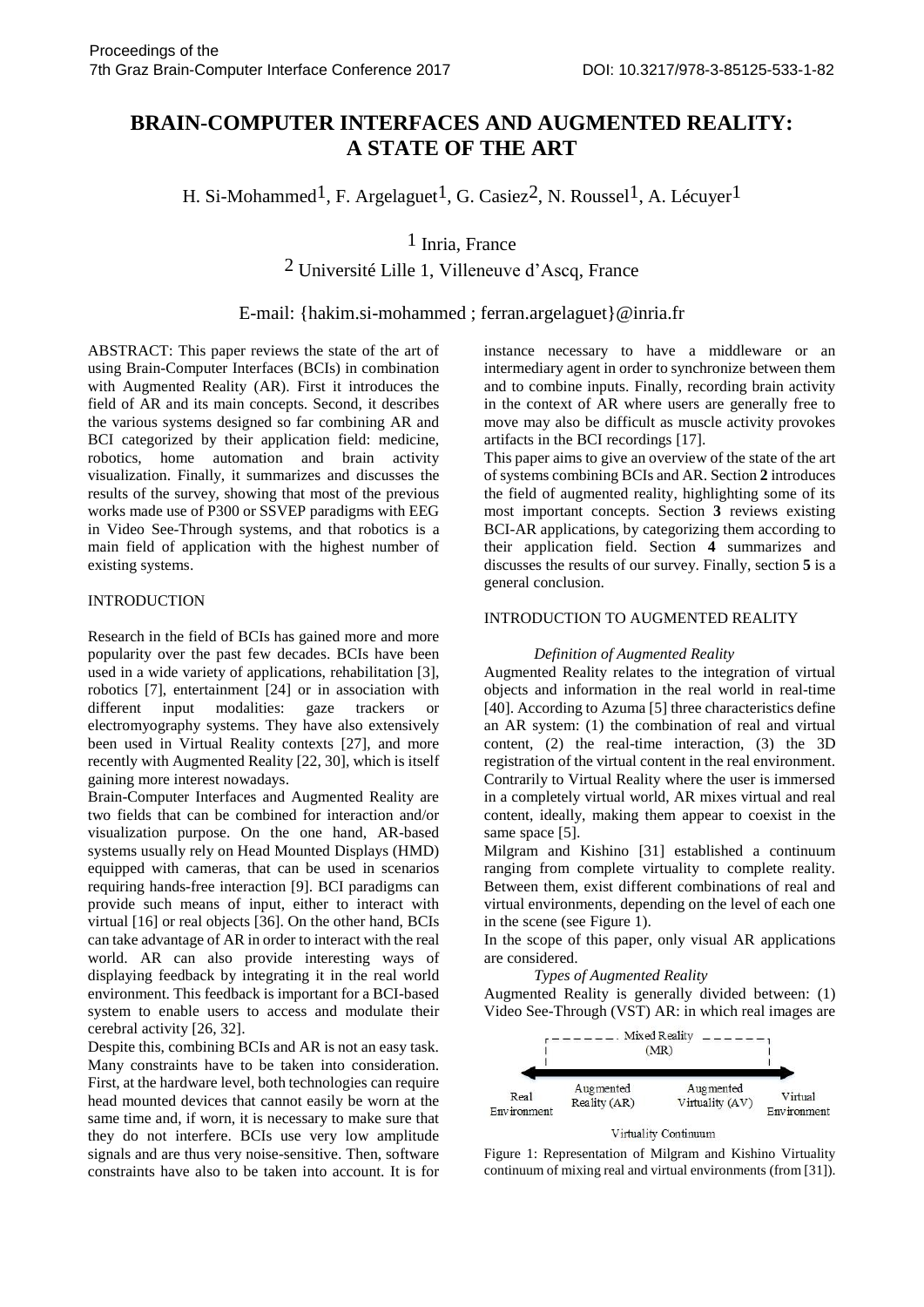shot by the camera of a device (tablet, phone, etc.) before being visualized through a screen, augmented with virtual information; (2) Optical See-Through (OST) AR: in which the virtual content is directly displayed in front of the user's eyes onto a semi-transparent screen (e.g., Microsoft Hololens); and (3) Projective AR (a.k.a. Spatially Augmented Reality): in which virtual content is projected into a real environment object [4].

## *Tracking and Registration*

An essential part of any AR system, is the ability to collocate virtual and real objects, which is known as registration. Afterward, tracking allows to properly render the change in virtual objects according to the position of the camera and thus, ensuring their credible integration into the real world [40]. Registration of virtual elements can be done using fiducial markers placed in the real environment, through pattern recognition techniques to identify real objects or with active sensors [5]. One popular way of achieving the tracking, consists in using the Simultaneous Localization And Mapping (SLAM) algorithms [8] related to the resolution of the problem of enabling a robot to simultaneously discover its surroundings and infer its position [37]. Originally designed for robots' navigation [14], it has been adapted for use in AR [13] as it allows the tracking of objects in unknown environments [8].

#### *Interaction*

Interaction is a major challenge for AR as it is necessary to provide the user with means to act on the virtual elements [40] and to manipulate them. However, being in the context of wearable computers, new ways of interaction, different from mouse and keyboard, have to be employed. So far, this has mainly been done through voice commands and hand gesture recognition [21] (as with Microsoft's Hololens), gaze tracking [20] or with physical buttons [34] (as with Google Glasses). BCIs could particularly contribute to AR-based systems interaction means, especially on visual selection tasks that can be done via SSVEP or P300 for example [19, 25].

## APPLICATIONS COMBINING AR AND BCIs

In theory, combining AR and BCI could potentially be applied to most topics where BCIs can, e.g. assisting disabled people, entertainment, sports. There are different reasons why to combine AR and BCI. First, from a BCI point of view, AR offers new ways to integrate feedback in real world environment, thus, bringing new interaction possibilities and enhancing the user experience. Second, from an AR point of view, BCIs offer new hands-free paradigms for interaction with physical and virtual objects as well as new physiological information about the user's mental state, allowing to create more adaptive scenarios.

This section presents the state of the art of combined BCI and AR systems, categorized according to their application fields which are: (1) medicine; (2) robotics; (3) home automation; (4) brain activity visualization.

### *Medicine*

Three main types of applications combining AR and BCIs for medicine can be identified: (1) surgeons aid or training, (2) psychological treatments and (3) disabled people assistance.

An attempt to aid surgeons during operation is the work of Blum et al. [9] who developed a Video See-Through Head Mounted Display (VST HMD) AR system granting "X-ray Superman-like vision" to surgeons in order to let them have more in-depth vision of patients under surgery. The goal of this application was to combine a BCI with a gaze-tracker, the latter selecting the area where to zoom-in and the former being used to control the level of zoom. The main utility of using a BCI in this context, is that surgeons act in a totally hands-free context, as their hands are sterilized and hence, cannot be used to interact with the AR-System [9]. However, their final setup relied on EMG instead of EEG.

When it comes to help surgeons, this can either be done by providing them with tools to use during operations [9], or to provide ways for them to train before to operate. This has been done by Barresi et al. who developed a prototype called BcAR [6]. They combined BCIs and AR feedback in order to train surgeons for Human-Robot-Interaction based surgeries. In BcAR, surgeons train for robot-assisted laser microsurgery. They have to manipulate a "retractable" scalpel represented by a haptic arm. AR feedback, displayed through a Video See-Through Head Mounted Display (VST HMD), is used to show them their attention level – measured through the BCI – represented by the length of the scalpel, so that they can adapt it (see Figure 2 (a)). The goal of the system is to teach surgeons keep their concentration during the whole time of the operation. Another therapy that has been enhanced by combining AR and BCI is the "exposure therapy". To cure patients from phobias and anxiety, Acar et al. developed an EEG based system to help patients overcome their fear [1]. The AR system consisted of a smartphone, displaying a camera view augmented with the entity the user feared (such as insects), to help them confront it. EEG was measured in order to determine the efficiency of this AR-enhanced exposure therapy. As stated before, BCIs and AR can also be combined in order to enhance psychological therapies. Correa-Agudelo et al. [12] developed ViLimbs, a computer screen based AR-BCI for phantom limb pain treatment. In this system, a patient is placed in front of a wide screen displaying a facing camera stream. Thanks to a fiducial marker placed on the beginning of the missing limb, the patient has an image of himself with both arms, allowing him to move the missing one from painful positions. It is hence, an enhanced version of the mirror therapy. Brain and muscle activity are used to determine user's motion intent to allow him to move his virtual limb. Despite using EEG, authors' prototype relied 80% on myoelectric signals and far less on Motor Imagery [12]. A last kind of medical application combining BCIs and AR is about assistive technologies, particularly electric wheelchair control. This has been explored by Borges et al. [10] who are designing an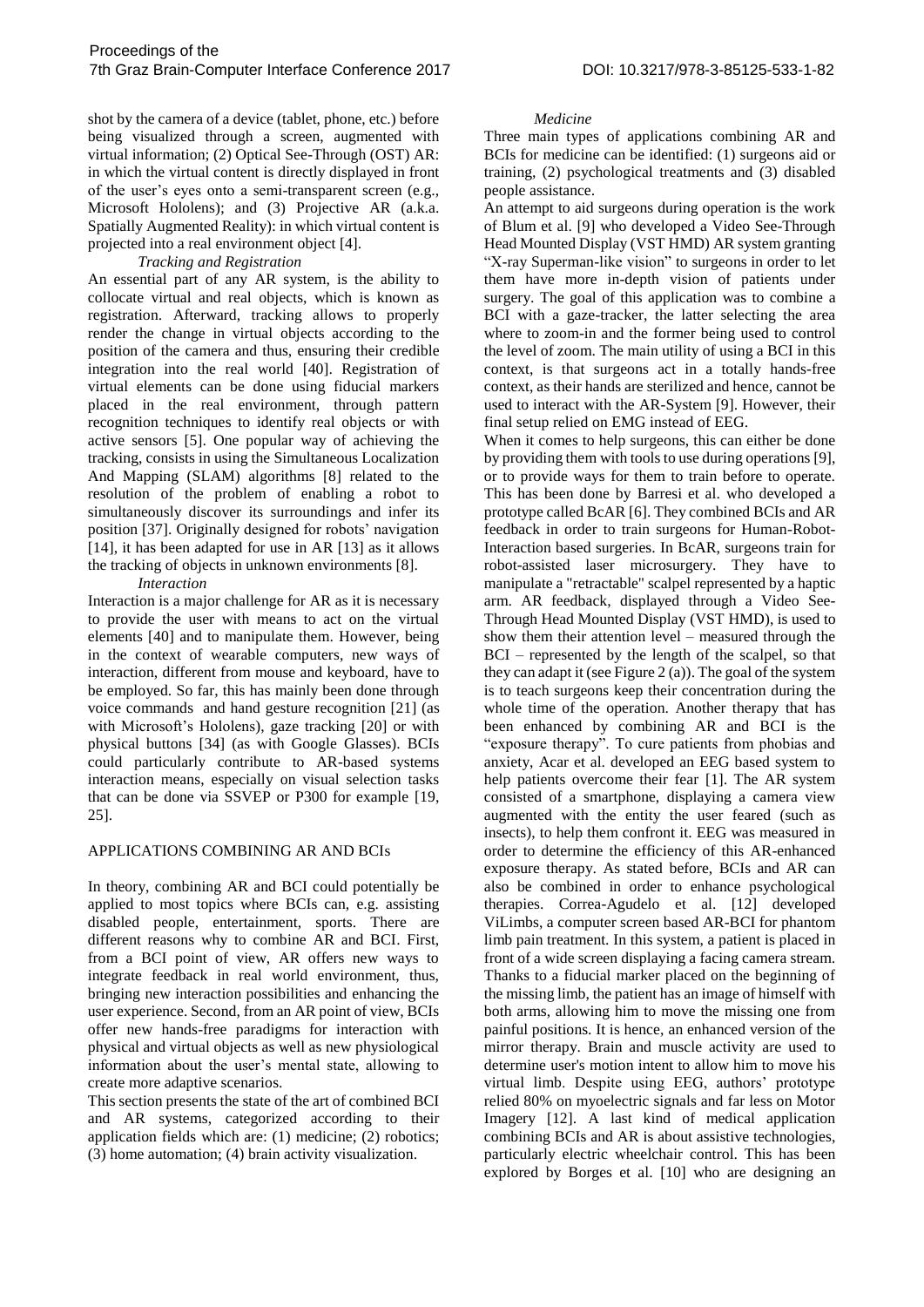

Figure 2: examples of applications combining AR and BCIs (a) Surgeon laser microsurgery training [6]; (b) Home automation system to control a lamp using P300 [36]; (c) TEEGI, brain activity visualization puppet [18] (d) MindMirror: brain activity visualization [30].

environment to allow disabled people to safely learn how to drive a wheelchair. Among different modalities to drive the wheelchair, they designed an SSVEP-based solution to control the direction. The goal of AR in this system was to be able to provide different driving scenarios by integrating virtual obstacles to the real world scene while still ensuring users' safety.

#### *Robotics*

BCIs and AR have particularly been used in the field of Robotics: (1) to explicitly steer or control a robot agent or (2) to manipulate a robotic arm. It is possible through AR, to provide a first-person view of the real world, augmented with contextual visual commands. This has been demonstrated by works like Escolano et al. who developed a P300-based AR system to control a mobile robot [15]. The robot was in a different room, equipped with a camera displaying a first-person view on a computer screen, augmented with a P300 menu to control it. A similar work had also been done by Gergondet et al. [19] who proposed a system to steer a robot using SSVEP. Their system allowed users to control a robot equipped with a camera displaying the augmented robot's view on a computer screen. But in this case, the menu consisted on four flickering commands. In addition to merely steer the robot, it was possible to select different speeds. Petit et al. developed a robot navigation system to allow users to interact with a robot [33]. Thanks to a fiducial marker placed on the user's VST HMD, the user can make the robot come towards him. Then, a body part selection happens with fiducial markers placed on different parts of the user's body beginning to flicker so that they can be selected through SSVEP for the robot to interact with.

BCIs and AR have also been used to control robotic arms through goal selection (shared control) rather than stepby-step control. This has notably been done by Lenhardt and Ritter [25] who have used a P300 oddball paradigm in order to make a robotic arm move real objects on a table. The objects were 5 cubes tagged with AR markers that had 3D virtual numbers appearing on top of them when seen through a VST HMD. The numbers were highlighted in a random order to elicit a P300 response when the user wanted to select one of them. When an object was selected, a grid appeared on the table. Each case representing a possible target destination that was also selected through the P300 paradigm. After the selection of both target object and destination, the robotic arm performed the motion. Another robotic arm control project has been achieved by Martens et al. They designed a robotic arm for two tasks [29]. The first consisted to select and move objects through P300 paradigm. The 'stones' to move were augmented when seen through a VST HMD so that the user could focus on the stimuli. The second task was to control the robotic arm to insert a key in a keyhole and was done through the augmentation of the HMD view with four SSVEP commands. Lampe et al. have used Motor Imagery (MI) for the purpose of controlling a robotic device present in a different location than the user [23]. The robot was equipped with two cameras, one for hand view and the other for the scene view, and both displayed on a computer screen. Whenever a selectable object entered the field of view, it was augmented so that the user could select the object to grasp through MI, and the robotic arm autonomously grabbed it. In this case, three commands were sent through Motor Imagery: *left, right,* to select which object to grasp, and *confirmation*. These commands respectively corresponding to left or right finger tapping and toe clenching.

#### *Home automation*

Another application is the ability to control smart environments, whether it is to provide comfort automated mechanisms or assistive control to manipulate home appliances. In this case, combining BCIs and AR is achieved through mainly two different strategies: (1) direct interaction [36], (2) indirect interaction through a robot agent [22].

The first strategy has been used by Takano et al. in a P300-based AR-BCI system to control multiple devices at home [36]. They tagged house appliances with AR markers which, when seen-through an Optical See-Through (OST HMD), make a control panel appear over them. The P300 paradigm is then used to select the command to execute (see Figure 2 (b)).

Indirect interaction has been proposed by Kansaku et al. [22], with a system that allows users to control a distant robot in a house environment through brain activity. The robot was equipped with a camera displaying a video stream of its environment where appliances were tagged with fiducial markers. When one of them entered the robot's field of view, a control panel was displayed, allowing users to control it.

#### *Brain activity visualization*

BCIs can also be useful for brain activity visualization purpose. Whether it is (1) for neurofeedback or (2) for pedagogic reasons, AR can offer a natural way to display how the brain works and integrate it in real life context.

The notion of neurofeedback is an essential part of the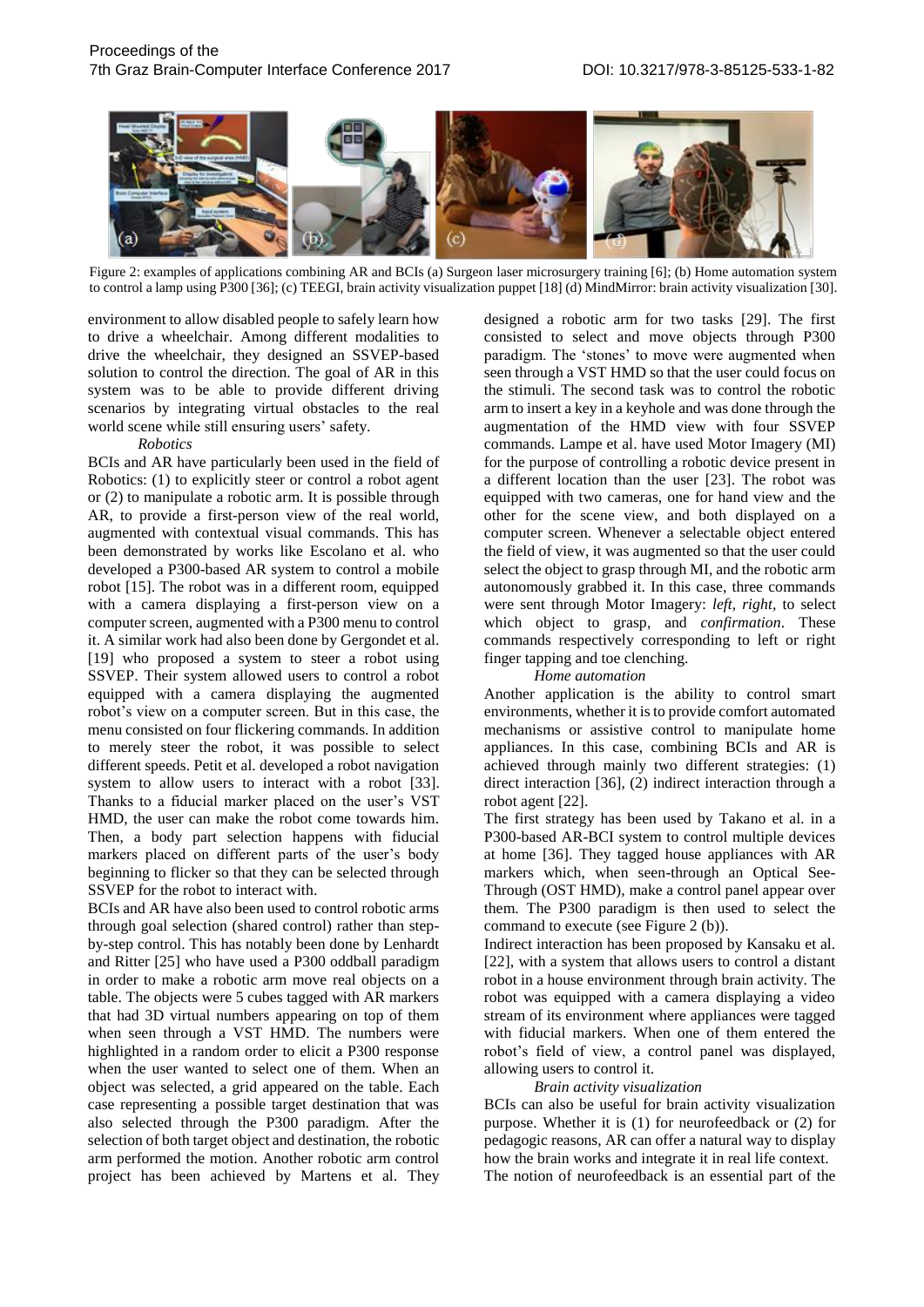training for BCI use [28]. Neurofeedback has been provided in AR either by projecting it on real life objects [18], or displaying it directly on the representation of the user [30]. Mercier-Ganady et al. [30] developed an application called MindMirror using AR for the purpose of neurofeedback. The system consisted of a smart mirror - a LCD Screen with a facing camera - displaying the user in a somehow X-Ray vision way (see Figure 2 (d)) showing him/her the activated areas of his/her brain through EEG measurement. More precisely, the system displayed the distribution of the electrical potential over the surface of the virtual brain. Frey et al. developed a projected AR system called Teegi [18]. It consists on a tangible figurine on the head of which, the recorded EEG of the user is displayed (see Figure 2 (c)). The goal of Teegi was educational as it was designed for people to understand how EEG works.

#### *Research studies*

Some works do not totally fall in one of these categories. They are proof of concepts and feasibility/research studies. It is the case for the system of Faller et al. who developed a proof of concept of SSVEP-based BCI to control a virtual character augmented on a real table [16]. Their system included a VST HMD device, and the users' goal was to make the character move through a series of points represented by flickering checkerboards. Another feasibility study was performed by Uno et al. who wanted to determine the effect of an uncontrolled real space background on the performance of a P300-based BCI [39]. Their preliminary results showed no effect of real space background on the selection accuracy, thus encouraging the use of combined AR-BCI applications. Chin et al. developed a prototype in which users could reach and grasp virtual objects augmented on a real table [11]. The user's hands were augmented with virtual ones that he could control through Motor Imagery. The whole scene was displayed on a computer screen and no impact of AR was found on MI performance. Another type of applications has made use of fNIRS in the context of wearable devices. Afergan et al. developed a fNIRSbased BCI called Phylter [2]. Used in combination with Google Glasses, their system helped prevent the user from getting flooded by notifications. It was passively analyzing user's cognitive state to determine whether or not he/she could receive notification. The decision was based on the level of cognitive workload of the user determined after training the classifier on different user's states. Still using fNIRS-based BCIs, Shibata et al. presented a prototype of a Google Glass application called Zero Shutter Camera [35] which consisted on a passive photo trigger, based on user's mental workload. The system took the predicted user mental state as input and automatically triggered a camera snapshot at 'special moments' estimated when user's mental workload was above a threshold determined through training**.**

#### DISCUSSION

Table 1 summarizes the previous works combining AR and BCIs according to the BCI paradigm, the type of AR display and the brain sensing technology used. This table shows first that most of the time augmentation is done either through computer screens or HMDs, and that only a few number used Optical See-Through AR. The reason

| Work                  | <b>BCI</b> paradigm | AR type    | AR display | <b>BCI</b> sensor | Field           | Objective             |
|-----------------------|---------------------|------------|------------|-------------------|-----------------|-----------------------|
| Escolano et al. [15]  | P300                | <b>VST</b> | <b>CS</b>  | <b>EEG</b>        | <b>Robotics</b> | Robot steering        |
| Lenhardt et al.[25]   | P300                | <b>VST</b> | <b>HMD</b> | <b>EEG</b>        | <b>Robotics</b> | Robotic arm control   |
| Takano et al. [36]    | P300                | <b>OST</b> | <b>HMD</b> | <b>EEG</b>        | HA              | Direct HA             |
| Kansaku et al. [22]   | P300                | <b>VST</b> | <b>CS</b>  | <b>EEG</b>        | <b>HA</b>       | Indirect HA           |
| Uno et al. [39]       | P300                | <b>VST</b> | CS         | <b>EEG</b>        | PoC             | Feasibility study     |
| Martens et al. [29]   | P300/SSVEP          | <b>VST</b> | <b>HMD</b> | <b>EEG</b>        | Robotics        | Robotic arm control   |
| Broges et al. [10]    | <b>SSVEP</b>        | N.A        | N.A        | <b>EEG</b>        | M               | Wheelchair control    |
| Gergondet et al. [19] | <b>SSVEP</b>        | <b>VST</b> | CS         | <b>EEG</b>        | Robotics        | Robot steering        |
| Petit et al. [33]     | <b>SSVEP</b>        | <b>VST</b> | <b>HMD</b> | <b>EEG</b>        | <b>Robotics</b> | Robot steering        |
| Faller et al. [16]    | <b>SSVEP</b>        | <b>VST</b> | <b>HMD</b> | <b>EEG</b>        | PoC             | Virtual char. control |
| Lampe et al. [23]     | MI                  | <b>VST</b> | CS         | <b>EEG</b>        | Robotics        | Robotic arm control   |
| Chin et al. [11]      | MI                  | <b>VST</b> | CS         | <b>EEG</b>        | PoC             | Virtual hand grasping |
| Correa et al. [12]    | MI/EMG              | <b>VST</b> | CS         | <b>EEG</b>        | M               | Phantom Pain therapy  |
| Blum et al. [9]       | <b>EMG</b>          | <b>VST</b> | <b>HMD</b> | <b>EEG</b>        | M               | Surgeons assistance   |
| Barresi et al. [6]    | Concentration       | <b>VST</b> | <b>HMD</b> | <b>EEG</b>        | M               | Surgeons training     |
| Acar et al. [1]       | Raw data            | <b>VST</b> | Smartphone | <b>EEG</b>        | M               | Phobia therapy        |
| Mercier et al. [30]   | Raw data            | <b>VST</b> | CS         | <b>EEG</b>        | <b>BAV</b>      | Neurofeedback         |
| Frey et al. [18]      | Raw data            | <b>SAR</b> | Puppet     | <b>EEG</b>        | <b>BAV</b>      | Education             |
| Afergan et al. [2]    | <b>MW</b>           | <b>OST</b> | <b>HMD</b> | fNIRS             | PoC             | Proof of Concept      |
| Shibata et al. [35]   | <b>MW</b>           | <b>OST</b> | <b>HMD</b> | fNIRS             | PoC             | Proof of Concept      |

Table 1: Overview of previous systems combining AR and BCIs. **CS**: Computer Screen; **VST**: Video See-Through; **HMD**: Head Mounted Display; **OST**: Optical See-Through; **HA**: Home Automation; **PoC**: Proof of Concept; **M**: Medicine; **BAV**: Brain Activity Visualization; **SAR**: Spatially Augmented Reality. **N.A**: Proof of concept, no AR implemented. **M.W:** Mental Workload.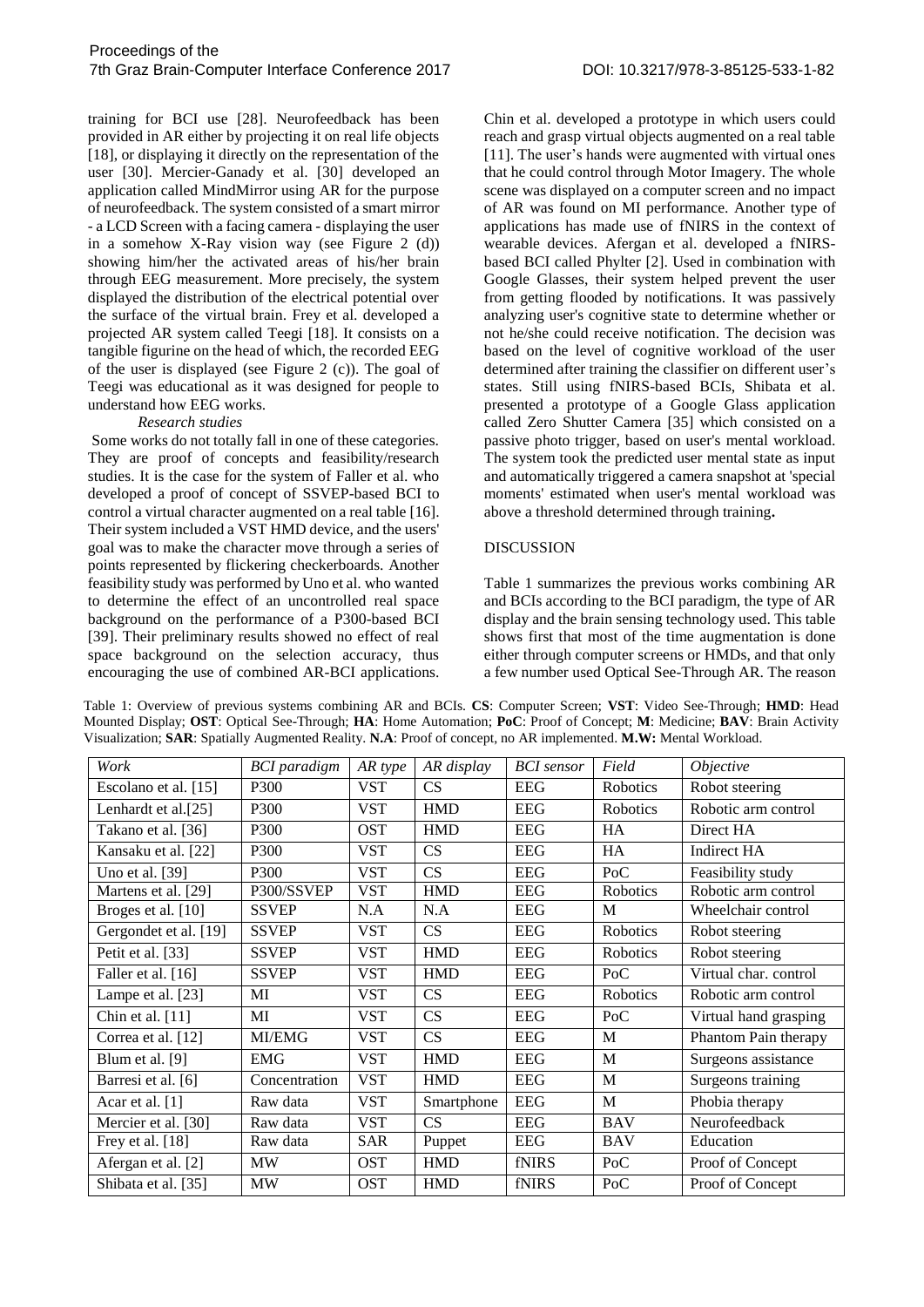for this may be that the first solution is convenient for prototyping and the second very intuitive, enabling more mobility for users. However, if screen-based AR clearly prevents users from moving, the state of BCIs development so far, also prevents them from moving with HMDs due to the risk of muscle artifacts. As combining AR and BCI is relatively new, the question of mobility did not seem to be discussed in most of the papers using HMDs. But, the development and improvement of BCI technology, notably developing filtering methods to efficiently remove muscle artifact is a prerequisite for using BCIs as AR interaction tool to its full potential. The second observation that can be made is that the majority of works has made use of EEG. A reason may be the real-time nature of AR interaction, for which the time resolution of EEG seems more appropriate than fNIRS for example. Regarding BCI paradigms, although a number have been considered, SSVEP and P300 paradigms are the most used ones. This popularity could be due to the graphical aspect of the augmentation, as AR is based on displaying graphical virtual elements on the users' field of view, hence, vision-based paradigms are well suited for selection tasks. However, it is important to explore more deeply the effect of AR on BCI performances, not only from the system point of view but also in terms of users' cognitive load as evolving in a AR context may be more cognitively demanding. In addition, most of the works were still at the stage of prototypes. They made use of intermediary computers to translate brain activity and integrate it in the interaction. If SSVEP seems rather robust to synchronization issues, P300 is probably more sensitive to jitter. Using intermediary computer between BCI and AR device might introduce a bias and decrease P300 performances. A solution to this, could be to develop all-in-one wearable devices, powerful enough to directly process mental activity, this would dispense from the use of external intermediary agent and reduce the risk of desynchronization. Besides, it could be interesting to explore other BCI paradigms in AR context. Covert Attention [38] for instance could be interesting to study as AR implies elements in the whole field of view of users with no limitation to the screen's borders. It is noticeable from Table 1 that most of the works relied on active BCI paradigms (including reactive). They were mostly used for manipulation and voluntary control of physical or virtual objects. Passive BCIs have for their part, mostly been used for gathering neurophysiological information about the user to determine his mental state. Such passive paradigms could be more deeply studied in future works.

Finally, it seems necessary to consider AR-BCI systems from a Human-Computer Interaction perspective to evaluate and improve them. In addition, more and other fields of application could study and benefit from combining AR and BCIs in the future. Examples include: entertainment and gaming, rehabilitation, education, or communication and videoconferences.

#### **CONCLUSION**

This paper presented the state of the art of combining Brain-Computer Interaction an Augmented Reality. It first introduced the field of AR which can be divided into Optical See-Through, Video See-Through and Projected AR. Then it presented the previous works combining AR and BCIs in the fields of medicine, robotics, homeautomation, brain activity visualization as well as proofs of concept or feasibility studies. Our survey showed that most of the previous works made use of P300 or SSVEP paradigms in VST setups, that EEG was the most employed brain sensing technology and that robotics was the field with the highest number of applications. Combining AR and BCIs seems useful in scenarios favoring hands-free interaction, but there is little doubt that future works will explore this combination in many more application fields, and that new interaction techniques will be designed as well as new feedback modalities will be invented, taking advantage from both technologies.

### REFERENCES

[1] Acar D, Miman M, Akirmak OO. Treatment of anxiety disorders patients through eeg and augmented reality. European Social Sciences Research Journal. 3, 2 (2014), 18–27.

[2] Afergan D, Hincks SW, Shibata T, Jacob RJK. Phylter: a system for modulating notifications in wearables using physiological sensing. International Conference on Augmented Cognition (2015), 167–177.

[3] Ang KK, Guan C. Brain-computer interface in stroke rehabilitation. Journal of Computing Science and Engineering. 7, 2 (2013), 139–146.

[4] Azuma R, Baillot Y, Behringer R, Feiner S, Julier S, MacIntyre B. Recent advances in augmented reality. IEEE CGA. 21, 6 (2001), 34–47.

[5] Azuma RT. A survey of augmented reality. Presence: Teleoperators and virtual environments. 6, 4 (1997), 355–385.

[6] Barresi G, Olivieri E, Caldwell DG, Mattos LS. 2015. Brain-Controlled AR feedback design for user's training in surgical HRI. IEEE SMC. (2015), 1116–1121.

[7] Bi L, Fan XA, Liu Y. EEG-based brain-controlled mobile robots: a survey. IEEE Trans. on Human-Machine Systems. 43, 2 (2013), 161–176.

[8] Billinghurst M, Clark A, Lee G. A survey of augmented reality. Foundations and Trends Human– Computer Interaction. 8, 2–3 (2015), 73–272.

[9] Blum T, Stauder R, Euler E, Navab N. Superman-like X-ray vision: towards brain-computer interfaces for medical augmented reality. IEEE ISMAR (2012), 271– 272.

[10] Borges LR, Martins FR, Naves ELM, Bastos TF, Lucena VF. Multimodal system for training at distance in a virtual or augmented reality environment for users of electric-powered wheelchairs. IFAC-PapersOnLine. 49, 30 (2016), 156–160.